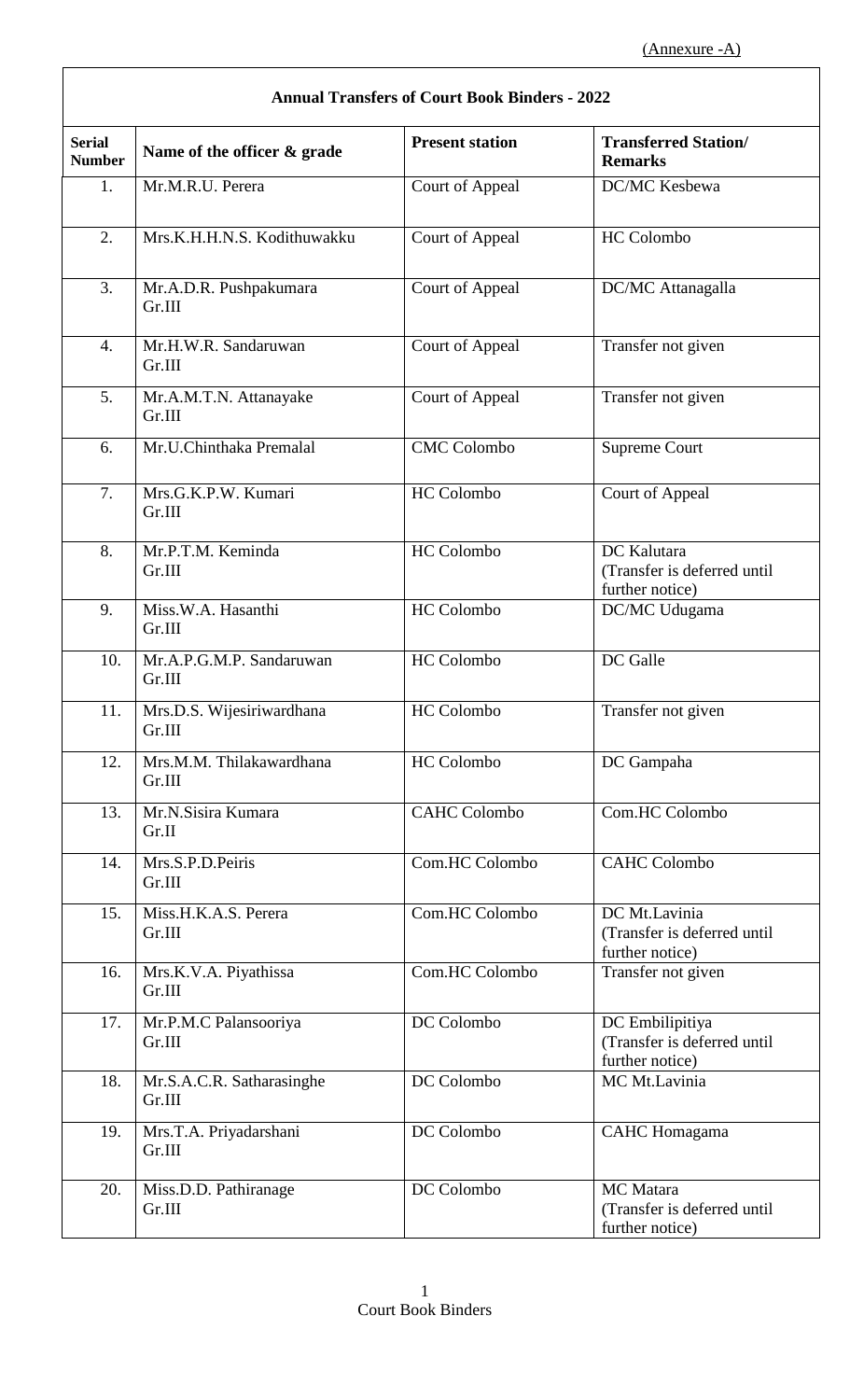| 21. | Mr.M.A.Thusitha Kumara<br>Gr.III       | <b>CMC Colombo</b>    | <b>HC</b> Colombo                                                      |
|-----|----------------------------------------|-----------------------|------------------------------------------------------------------------|
| 22. | Mr.K.M.R.C.J. Abeyrathne<br>Gr.III     | <b>CMC</b> Colombo    | <b>Supreme Court</b><br>(Transfer is deferred until<br>further notice) |
| 23. | Mrs.R.T.N. Lakmini<br>Gr.III           | <b>CMC</b> Colombo    | Transfer not given                                                     |
| 24. | Mrs. D.S.U. Balachandra<br>Gr.III      | CAHC Mt.Lavinia       | Court of Appeal                                                        |
| 25. | Mr.D.M.K.I. Dissanayake<br>Gr.III      | MC Maligakanda        | Transfer not given                                                     |
| 26. | Mr.C.I. Ekanayake<br>Gr.III            | MC Maligakanda        | DC Colombo                                                             |
| 27. | Mr. T. Sudarshana<br>Gr. III           | HC Kalutara           | Transfer not given                                                     |
| 28. | Mr.T. Wimalasiri<br>Gr.III             | DC Kalutara           | Transfer not given                                                     |
| 29. | Mr.B.V.L. Amaranath<br>Gr.III          | DC Kalutara           | DC Matugama                                                            |
| 30. | Mr.K.D.N. Gunasinghe<br>Gr.III         | MC Kalutara           | MC Matugama                                                            |
| 31. | Mr.M. Upasena<br>Gr.II                 | DC/MC Kesbewa         | MC Horana                                                              |
| 32. | Mrs. K.L.C. Renuka<br>Gr. III          | MC Horana             | DC Kalutara                                                            |
| 33. | Mr.J.J.C.P. Kumara<br>Gr.III           | <b>DC/MC</b> Moratuwa | Transfer not given                                                     |
| 34. | Mr K.A.K. Anura<br>Gr II               | DC Matugama           | MC Kalutara                                                            |
| 35. | Mr M.G.R.L. Ranasinghe<br>Gr III       | DC Matugama           | DC Panadura                                                            |
| 36. | Mr A.A. Chandima Prasad<br>Gr II       | MC Matugama           | CAHC Mt.Lavinia                                                        |
| 37. | Mrs.W.H.D. Fernando<br>Gr.III          | HC Panadura           | DC/MC Moratuwa<br>(Transfer is deferred until<br>further notice)       |
| 38. | Mr. M.D.S. Ariyarathna<br>Gr. III      | MC Panadura           | Transfer not given                                                     |
| 39. | Mr. S.R.M.A.L. Ranasinghe<br>Gr. III   | MC Panadura           | Transfer not given                                                     |
| 40. | Mrs. S.A.R.I.K. Samarasinghe<br>Gr III | HC Gampaha            | DC/MC Minuwangoda<br>(Transfer is deferred until<br>further notice)    |
| 41. | Mrs. K.M.H.P. Manike<br>Gr III         | HC Gampaha            | MC Galle                                                               |
| 42. | Mrs. M.A.G.D. Nayomi<br>Gr. III        | DC Gampaha            | MC Kaduwela                                                            |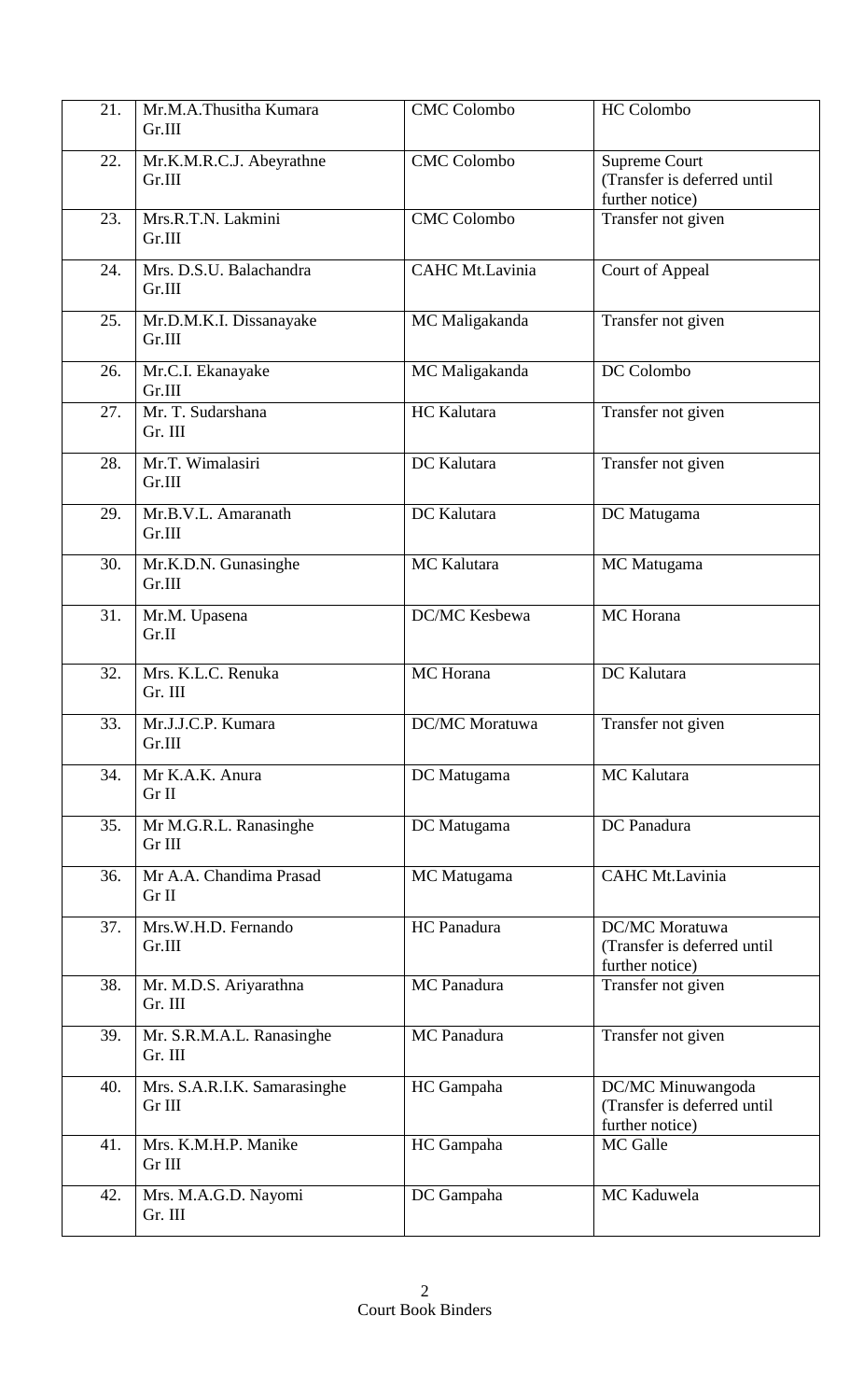| 43. | Mrs.A.D.N.G. Adhikari<br>Gr.III     | DC Gampaha              | Transfer not given                                           |
|-----|-------------------------------------|-------------------------|--------------------------------------------------------------|
| 44. | Mr. K.R.C.J. Piyadasa<br>Gr III     | DC/MC Attanagalle       | Transfer not given                                           |
| 45. | Mr.M.H.Faisam<br>Gr.III             | DC/MC Pugoda            | Court of Appeal                                              |
| 46. | Mrs S.M.U.H. Sandanayaka<br>Gr.III  | MC Mahara               | MC Gampaha<br>(Transfer is deferred until<br>further notice) |
| 47. | Mr W.A.P.C. Wimalasena<br>Gr III    | MC Mahara               | DC Gampaha<br>(Transfer is deferred until<br>further notice) |
| 48. | Mrs. K.K.L.Padma<br>Gr.III          | DC Negombo              | Transfer not given                                           |
| 49. | Mrs. J.A.W. Manike<br>Gr III        | DC/MC Minuwangoda       | DC Negombo<br>(Transfer is deferred until<br>further notice) |
| 50. | Mrs. G.M. Wimaladewa<br>Gr III      | DC/MC Minuwangoda       | MC Gampaha                                                   |
| 51. | Mrs.E.M.N.N. Senarathne<br>Gr.III   | <b>CAHC Avissawella</b> | Transfer not given                                           |
| 52. | Mrs. W.B.P. Jayaweera<br>Gr III     | HC Avissawella          | MC Ratnapura                                                 |
| 53. | Mrs. G.P.M. Priyadarshani<br>Gr III | DC Avissawella          | Transfer not given                                           |
| 54. | Mrs.K.D.M. Wijesinghe<br>Gr.III     | MC Avissawella          | Transfer not given                                           |
| 55. | Mr.G.D.N.N. Wijethunge<br>Gr.III    | <b>CAHC</b> Homagama    | HC Avissawella                                               |
| 56. | Mrs.K.A.C.S. Jayanthi<br>Gr.III     | DC Homagama             | HC Avissawella                                               |
| 57. | Mr. H.M. Sakeer<br>Gr. III          | MC Kaduwela             | DC Colombo<br>(Transfer is deferred until<br>further notice) |
| 58. | Mr. S.A.S. Siriwardana<br>Gr. III   | MC Kaduwela             | HC Gampaha                                                   |
| 59. | Mrs.K.S. Srimathi<br>Gr.III         | HC Balapitiya           | Transfer not given                                           |
| 60. | Mr C.A. Jayasundara<br>Gr III       | DC Balapitiya           | MC Elpitiya                                                  |
| 61. | Mr N.D.T. De Silva<br>Gr III        | DC Balapitiya           | DC Elpitiya                                                  |
| 62. | Mr.W.L.S. Weerasuriya<br>Gr.III     | <b>CAHC</b> Galle       | MC Matara                                                    |
| 63. | Mr. M.W.P.S. Madunath<br>Gr. III    | DC Galle                | DC Matara                                                    |
| 64. | Mr. P.P.T. Premasiri<br>Gr III      | MC Galle                | Transfer not given                                           |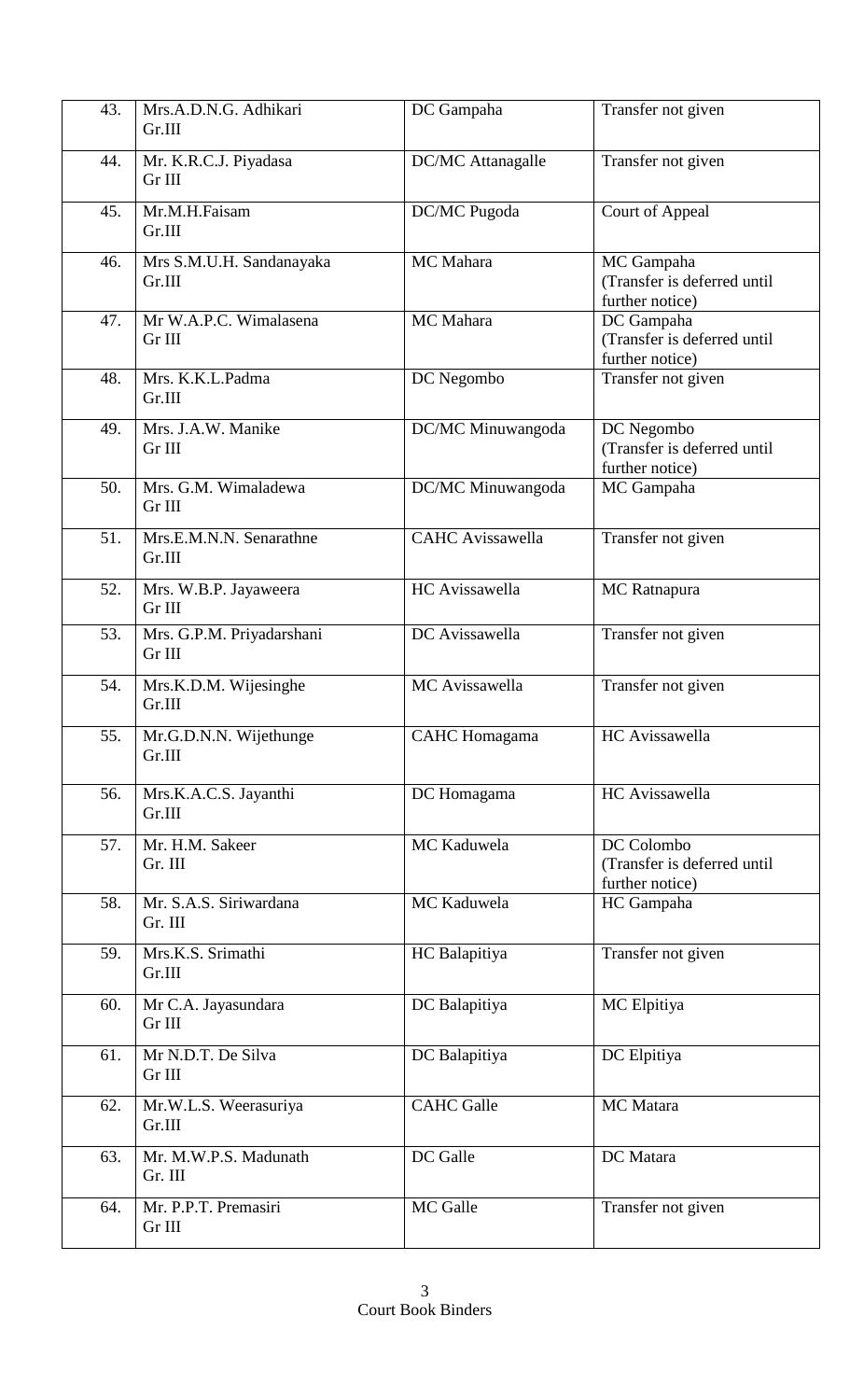| 65. | Mr. S. Kumarasiri<br>Gr III              | MC Galle             | DC Balapitiya                                                                      |
|-----|------------------------------------------|----------------------|------------------------------------------------------------------------------------|
| 66. | Mr.C.D. Abeynayake<br>Gr.III             | DC Elpitiya          | DC Balapitiya                                                                      |
| 67. | Mrs. U.S.S. Senanayaka<br>Gr III         | MC Elpitiya          | DC/MC Baddegama                                                                    |
| 68. | Mrs.P.L. Sriyani<br>Gr.III               | DC/MC Baddegama      | MC Kurunegala                                                                      |
| 69. | Mr.P.G.J.Jayalal<br>Gr.III               | DC/MC Udugama        | <b>CAHC</b> Galle                                                                  |
| 70. | Mrs. P. Yamuna<br>Gr III                 | DC Matara            | <b>HC</b> Tangalle                                                                 |
| 71. | Mrs.P.A. Gnanawathi<br>Gr.III            | MC Matara            | DC/MC Walasmulla                                                                   |
| 72. | Mr.V.D.G. Lalantha Sagara<br>Gr.II       | HC Tanaglle          | MC Matara                                                                          |
| 73. | Mr.M.S. Pemasiri<br>Gr.III               | MC Angunakolapelessa | DC/MC Tangalle                                                                     |
| 74. | Mrs.G.L.Niluka Gunasekara<br>Gr.III      | <b>CAHC Kandy</b>    | DC/MC Gampola                                                                      |
| 75. | Mrs.P.S.K. Pathirana<br>Gr.III           | <b>HC Kandy</b>      | Transfer not given                                                                 |
| 76. | Mrs.W.M.S. Priyadarshani<br>Gr.III       | HC Kandy             | Transfer not given                                                                 |
| 77. | Mrs.E.P.N.D. Mutunayake<br>Gr.III        | HC Kandy             | Transfer not given                                                                 |
| 78. | Mr.W.H.M.C.A.B. Wickramasinghe<br>Gr.III | DC Kandy             | Transfer not given                                                                 |
| 79. | Mrs.J.A.S. Jayasinghe<br>Gr.II           | DC Kandy             | Transfer not given                                                                 |
| 80. | Mr.G.D.N. Gamlath<br>Gr.III              | DC Kandy             | Transfer not given                                                                 |
| 81. | Mrs.P.T.B.H. Jayathilaka<br>Gr.III       | DC Kandy             | Transfer not given                                                                 |
| 82. | Mr.N.Manoj Kumar<br>Gr.III               | MC Kandy             | <b>DC/MC</b> Matale<br>(Transfer is deferred until<br>further notice)              |
| 83. | Mrs.D.R.I.P. Karunanayake<br>Gr.III      | MC Kandy             | Transfer not given                                                                 |
| 84. | Mrs.R.M.R. Lakmali<br>Gr.III             | HC Nuwara Eliya      | Transfer not given                                                                 |
| 85. | Mrs.G.D.N.M. Attanayake<br>Gr.III        | HC Nuwara Eliya      | The transfer given to DC/MC<br>Matale under annual transfers<br>2021 is cancelled. |
| 86. | Mrs.W.M.K.P. Weerakoon<br>Gr.III         | DC Nuwara Eliya      | Transfer not given                                                                 |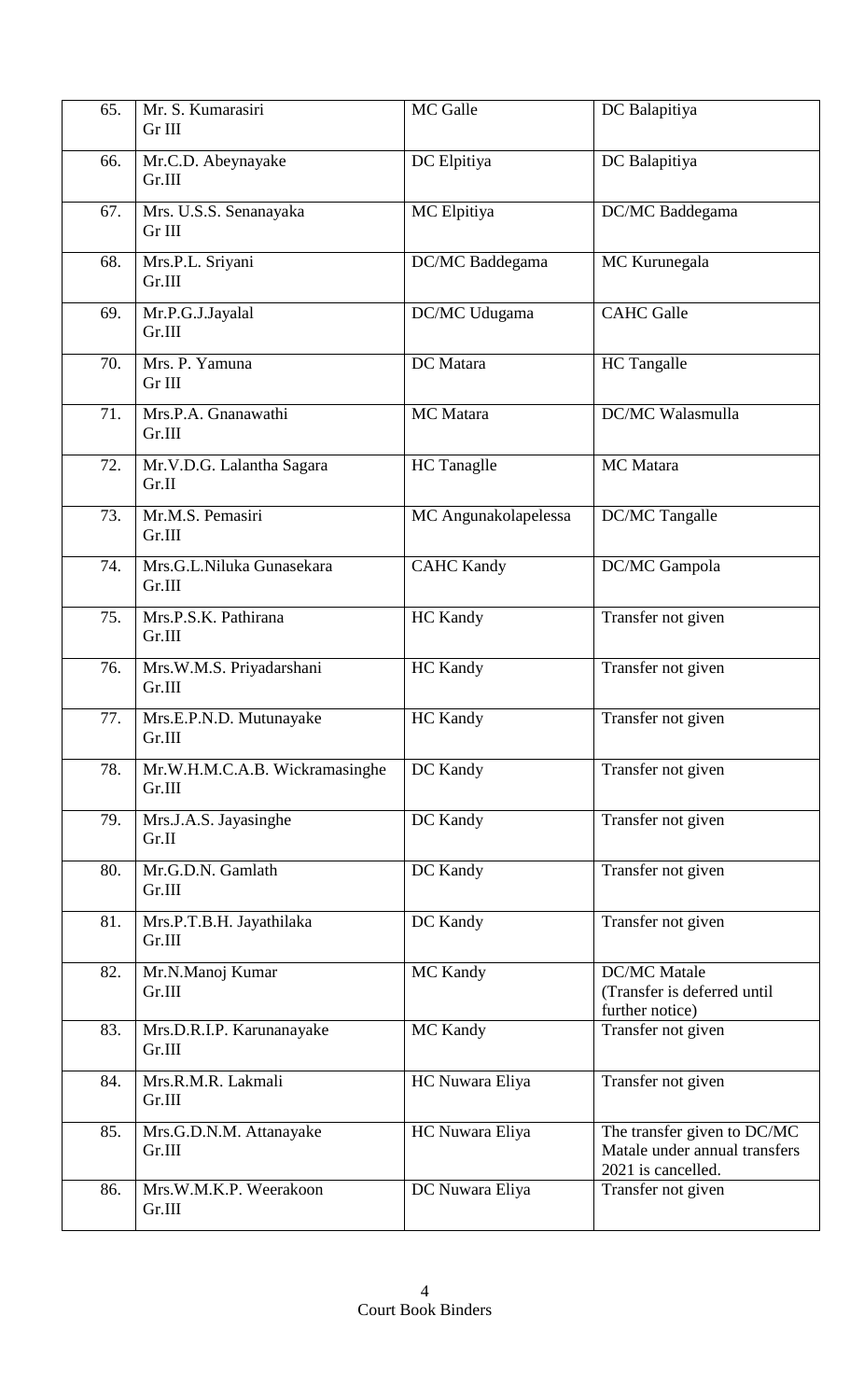| 87.  | Mrs.L.J.M.D.S. Lankathilake<br>Gr.III  | MC Nuwara Eliya        | Transfer not given                                                    |
|------|----------------------------------------|------------------------|-----------------------------------------------------------------------|
| 88.  | Mr.G. Dhammika<br>Gr.III               | MC Nuwara Eliya        | Transfer not given                                                    |
| 89.  | Mrs.K.M.S.D. Thilakarathne<br>Gr.III   | DC/MC Teldeniya        | <b>DC/MC</b> Matale<br>(Transfer is deferred until<br>further notice) |
| 90.  | Miss.F. Anwerdeen<br>Gr.III            | DC/MC Teldeniya        | Transfer not given                                                    |
| 91.  | Mrs. S.M.M. Senavirathna<br>Gr.III     | <b>DC/MC</b> Matale    | Transfer not given                                                    |
| 92.  | Mrs. M.M.S. Somarathna<br>Gr. III      | <b>CAHC</b> Rathnapura | Transfer not given                                                    |
| 93.  | Mrs. P.D.A. Prasangika<br>Gr. III      | <b>CAHC</b> Rathnapura | Transfer not given                                                    |
| 94.  | Mrs. M.G.P.V. Ranasinghe<br>Gr III     | DC Rathnapura          | Transfer not given                                                    |
| 95.  | Mrs. P.M.K. Deepani<br>Gr III          | MC Rathnapura          | DC/MC Pelmadulla<br>(Transfer is deferred until<br>further notice)    |
| 96.  | Mr. D.K.A.W. Premakumara<br>Gr III     | MC Rathnapura          | Transfer not given                                                    |
| 97.  | Mrs.D.P.M. Dharmapala<br>Gr.III        | HC Embilipitiya        | Transfer not given                                                    |
| 98.  | Mr.W.K. Munasinghe<br>Gr.III           | HC Embilipitiya        | Transfer not given                                                    |
| 99.  | Mrs.U.K.D.N.T. Rathnawadhana<br>Gr.III | MC Embilipitiya        | Transfer not given                                                    |
| 100. | Mrs. A.C.L.S. De Silva<br>Gr III       | DC/MC Balangoda        | DC/MC Pelmadulla                                                      |
| 101. | Mrs. P.W.A.A.C. Piyasena<br>Gr III     | DC/MC Balangoda        | Transfer not given                                                    |
| 102. | Mr.U.N.R. Uyanage<br>Gr.III            | DC/MC Pelmadulla       | MC Embilipitiya                                                       |
| 103. | Mrs.T.M.S. Abeyrathne<br>Gr.III        | DC/MC Pelmadulla       | DC/MC Balangoda<br>(Transfer is deferred until<br>further notice)     |
| 104. | Mrs S. Hemalatha<br>Gr II              | <b>HC</b> Kegalle      | Transfer not given                                                    |
| 105. | Mrs W.A.P.Wickramaarachchi             | HC Kegalle             | MC Polgahawela                                                        |
| 106. | Mr. W.G. Senarathna<br>Gr II           | DC Kegalle             | DC/MC Mawanella                                                       |
| 107. | Mrs S.R.G.K. Bandara<br>Gr III         | MC Kegalle             | DC/MC Mawanella                                                       |
| 108. | Mrs. H.D.D.N. Manik Kumari<br>Gr II    | DC/MC Mawanella        | <b>HC</b> Kegalle                                                     |
| 109. | Mrs. M.A. Rupalatha<br>Gr.III          | DC/MC Mawanella        | MC Kegalle                                                            |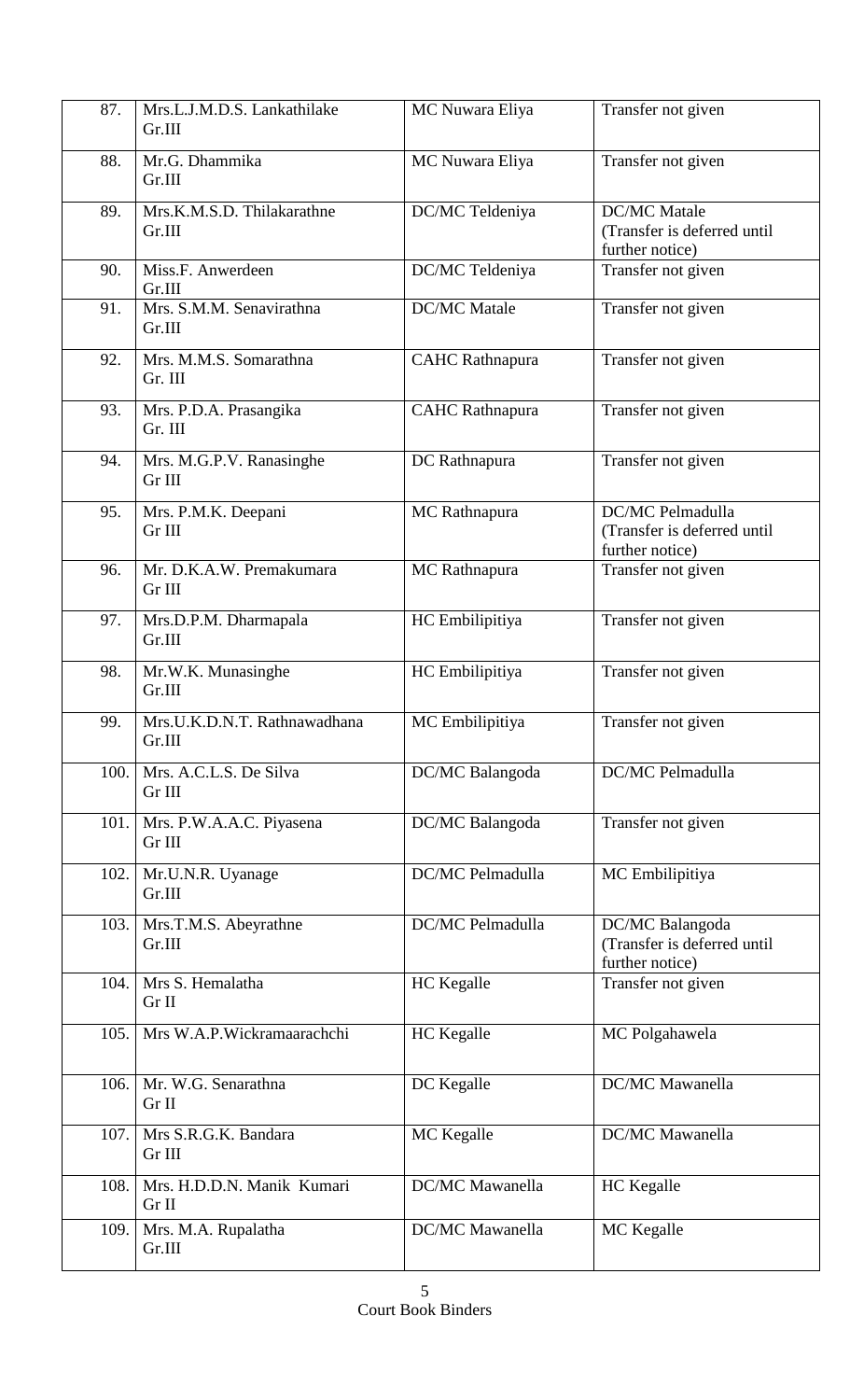| 110. | Mrs.M.M.N.S. Megasooriya<br>Gr.III       | MC Kurunegala        | DC Kegalle                                                            |
|------|------------------------------------------|----------------------|-----------------------------------------------------------------------|
| 111. | Mr.L.G.A. Ranathunga<br>Gr.III           | HC Kuliyapitiya      | <b>DC/MC Ruwanwella</b>                                               |
| 112. | Mrs.W.Kanthi Kumarathunga<br>Gr.III      | DC Kuliyapitiya      | DC/MC Chilaw                                                          |
| 113. | Mrs.D.G.N. Priyanga Rathnasiri<br>Gr.III | DC Kuliyapitiya      | Transfer not given                                                    |
|      | 114.   Mrs M.D.N.K. Rupasinghe<br>Gr III | DC/MC Wariyapola     | Transfer not given                                                    |
| 115. | Mrs W.T.D.I. Kamani<br>Gr.III            | DC/MC Walapone       | Transfer not given                                                    |
| 116. | Mrs. A.W.G.A.S. Amukotuwa<br>Gr III      | DC/MC Nikaweratiya   | <b>CAHC Kandy</b>                                                     |
| 117. | Mrs.W.A.M. Kumari<br>Gr II               | MC Polgahawela       | <b>HC</b> Kegalle                                                     |
| 118. | Mr.M.N.M.K. Perera<br>Gr.II              | <b>HC Chilaw</b>     | Transfer not given                                                    |
| 119. | Mrs.J.A.D.S. Jayasinghe<br>Gr.III        | HC Chilaw            | MC Mahara<br>(To be posted to proposed DC<br>Mahara)                  |
| 120. | Mr.A.A.Imran<br>Gr.III                   | <b>DC/MC Chillaw</b> | <b>HC</b> Puttalam                                                    |
| 121. | Mrs S.M.A. Chandraleka<br>Gr III         | <b>HC</b> Puttalam   | DC/MC Nikaweratiya                                                    |
|      | 122.   Mr. H.P.W. Rathnayake<br>Gr III   | DC/MC Marawila       | HC Negombo                                                            |
| 123. | Mrs.H.W.D. Tharanga<br>Gr.III            | HC Anuradhapura      | DC/MC Kekirawa<br>(Transfer is deferred until<br>further notice)      |
| 124. | Mr.W.A.U.A. Hasim<br>Gr. III             | DC Anuradhapura      | <b>DC/MC Kantale</b>                                                  |
| 125. | Mrs.A.M.N.A. Munasinghe<br>Gr.III        | DC/MC Kabithigollewa | MC Anuradhapura<br>(To be posted to proposed MC<br>Kahatagasdigiliya) |
| 126. | Mr.A.G.S. Jayasiri<br>Gr. I              | DC/MC Kekirawa       | <b>DC/MC</b> Matale<br>(Transfer is deferred until<br>further notice) |
| 127. | Mr.R.M.C. Palitha Rathnayake<br>Gr.II    | HC Polonnaruwa       | Transfer not given                                                    |
| 128. | Mr.S.Rifaideen<br>Gr.III                 | HC Polonnaruwa       | MC Sammanthurai<br>(To be posted to proposed MC<br>Kalawanchikudy)    |
| 129. | Mrs.H.P.A.K. Halgahawatta<br>Gr.III      | DC/MC Polonnaruwa    | DC/MC Dehiattakandiya                                                 |
| 130. | Mr. D.D.P. Dhanapala<br>Gr III           | DC/MC Hingurakgoda   | DC Anuradhapura<br>(To be posted to proposed MC<br>Medawavachchiya)   |
| 131. | Mrs.S.A.I.I. Senevirathne<br>Gr.III      | MC Tambuttegama      | Transfer not given                                                    |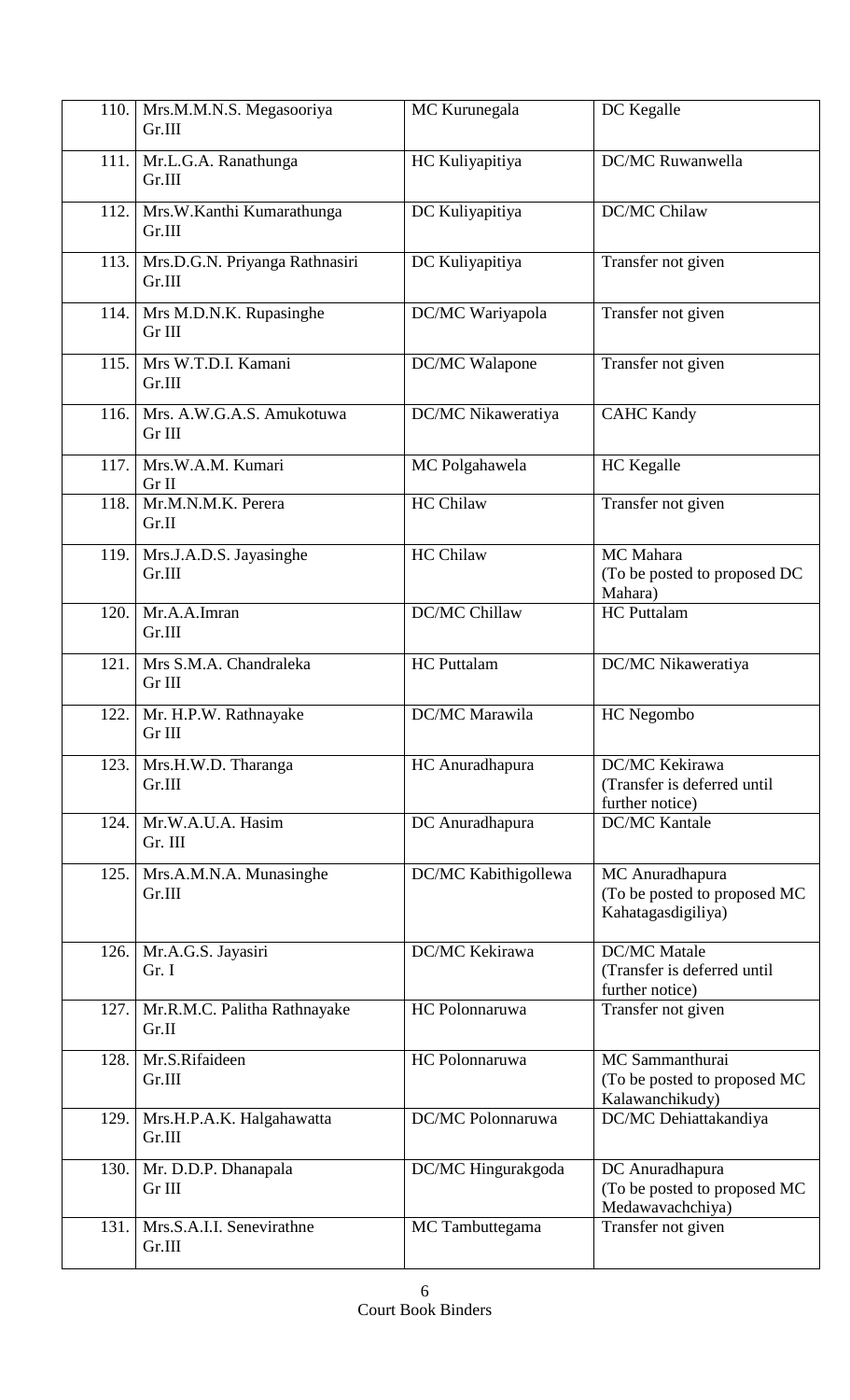| 132. | Mrs.W.M.D. Dilrukshika<br>Gr.III(S)       | <b>CAHC Badulla</b>   | Transfer not given |
|------|-------------------------------------------|-----------------------|--------------------|
| 133. | Mrs.M.H.M.P. Swarnalatha<br>Gr.III        | <b>CAHC Badulla</b>   | Transfer not given |
| 134. | Mrs.R.M. Mangalika                        | HC Badulla            | MC Bandarawela     |
| 135. | Mr.W.M.J.M. Weerakoon<br>Gr.III           | HC Badulla            | Transfer not given |
| 136. | Miss.H.M.S. Kusumalatha<br>Gr.III         | DC Badulla            | Transfer not given |
| 137. | Mrs.U.K.C. Sandamali<br>Gr.III            | DC Badulla            | Transfer not given |
| 138. | Mr.D.M.N. Premakumara<br>Gr.III           | MC Badulla            | Transfer not given |
| 139. | Mr.S.H.S. Kumara<br>Gr.III                | MC Bandarawela        | DC/MC Wellawaya    |
| 140. | Mrs.R.M.M. Rathnayake<br>Gr.III           | MC Bandarawela        | HC Badulla         |
| 141. | Mrs.W.M. Chandralatha<br>Gr.III           | DC/MC Mahiyanganaya   | Transfer not given |
| 142. | Mr.T.M. Abeyrathne<br>Gr.III              | DC/MC Welimada        | Transfer not given |
| 143. | Mrs.T.M. Malkanthi<br>Gr.III              | <b>DC/MC</b> Welimada | Transfer not given |
|      | 144.   Mrs. G.D.P.U. Gunarathna<br>Gr III | HC Monaragala         | MC Bibile          |
| 145. | Mr.M.R.S. Mayadunne<br>Gr.III             | DC/MC Wellawaya       | Transfer not given |
| 146. | Mr.W.M.K.S. Weerasekara<br>Gr III         | DC/MC Wellawaya       | HC Monaragala      |
| 147. | Mr M.A.M. Irfan<br>Gr III                 | HC Ampara             | Transfer not given |
| 148. | Mr W. Thevakadchan                        | DC/MC Ampara          | Transfer not given |
| 149. | Mr.U.M.P. Gunathilake<br>Gr.III           | DC/MC Dehiattakandiya | DC/MC Polonnaruwa  |
| 150. | Mr. P. Nisanthan<br>Gr III                | <b>DC/MC Kantale</b>  | MC Trincomalee     |
| 151. | Mr.U. Sutharsan<br>Gr.III                 | MC Kalmunai           | DC Akkaraipattu    |
| 152. | Mr.K. Niranjan<br>Gr.III                  | MC Kalmunai           | MC Sammanthurai    |
| 153. | Mr.M.M. Ahamed Siyam<br>Gr.III            | MC Samanthurai        | MC Akkaraipattu    |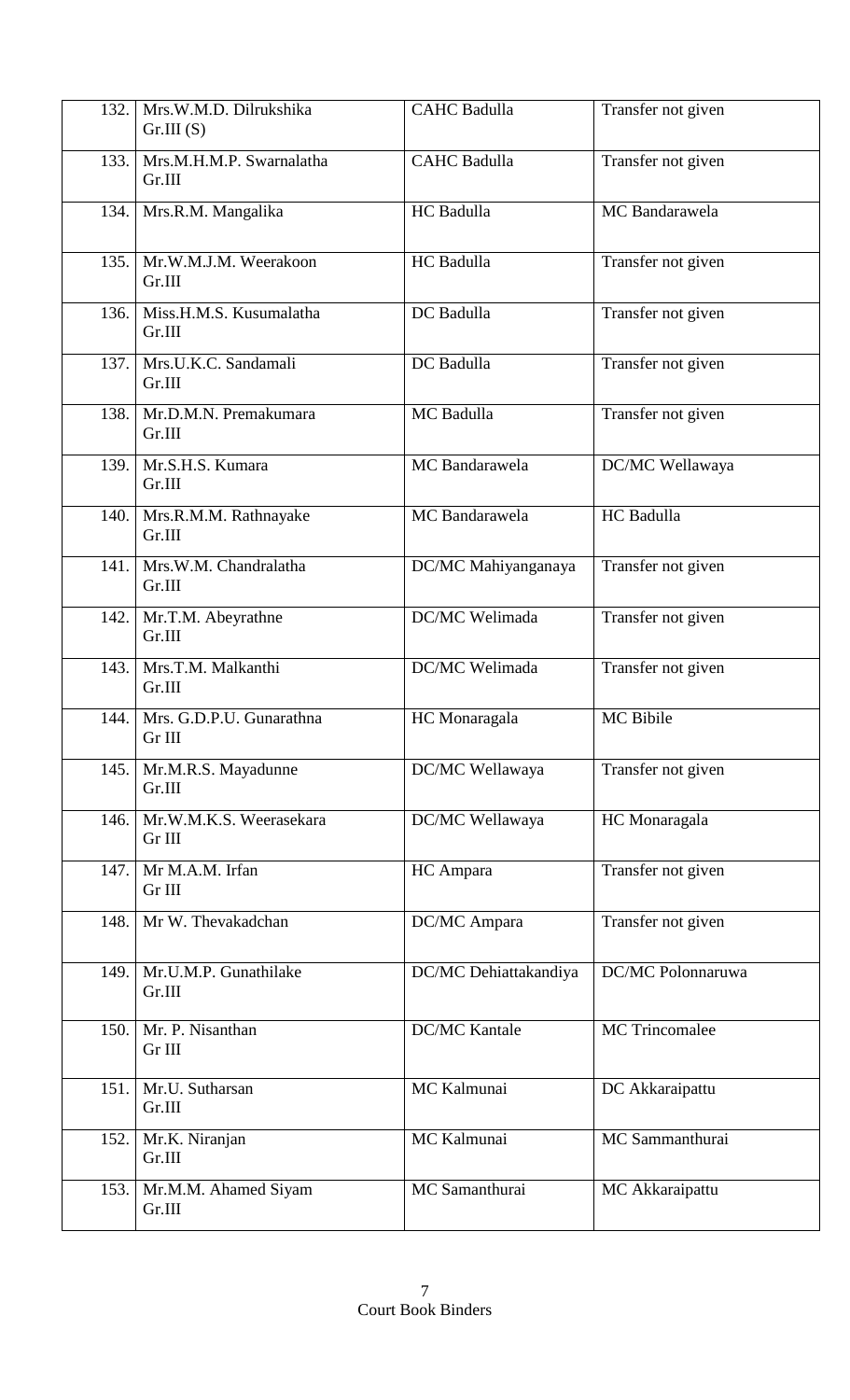| 154. | Mr.T. Yogendran<br>Gr.III              | MC Samanthurai          | HC Batticaloa         |
|------|----------------------------------------|-------------------------|-----------------------|
| 155. | Mr.M.F.M. Sameen<br>Gr.III             | MC Akkaraipattu         | DC Batticaloa         |
| 156. | Mrs.S. Uthayakumaran<br>Gr.III         | DC Akkaraipattu         | Transfer not given    |
|      | 157. Mr.K.L. Niyaz<br>Gr.III           | DC Akkaraipattu         | MC Sammanthurai       |
| 158. | Mr.M.M. Azeem<br>Gr.III                | <b>CAHC</b> Batticaloa  | Transfer not given    |
|      | 159. Mr. M. Pradeeparaj<br>Gr III      | <b>HC</b> Batticaloa    | MC Kalmunai           |
| 160. | Mr.M.T. Faheem<br>Gr III               | <b>HC</b> Batticaloa    | HC Trincomalee        |
| 161. | Mr.P. Gopinath<br>Gr.III               | DC Batticaloa           | MC Kalmunai           |
| 162. | Mrs. Priyakantha Pavanosan             | DC Batticaloa           | DC/MC Valachchenai    |
| 163. | Mr.A.S.M. Risfan<br>Gr.III             | DC Batticaloa           | <b>MC</b> Trincomalee |
| 164. | Mr.S.T.M. Amjath<br>Gr.III             | MC Batticaloa           | HC Kalmunai           |
| 165. | Mr.M.S.M. Jawfer<br>Gr.III             | <b>MC</b> Batticaloa    | <b>HC</b> Trincomalee |
|      | 166. Mrs.A.W. Muneera Jaslin<br>Gr.III | <b>MC</b> Batticaloa    | MC Kalmunai           |
| 167. | Mr.P. Palumahendra                     | DC/MC Valaichenai       | <b>MC</b> Batticaloa  |
| 168. | Mrs.A.F. Sajeetha<br>Gr III            | <b>CAHC/Trincomalee</b> | <b>MC</b> Batticalao  |
| 169. | Mrs.I. Vimalathas<br>Gr.III            | <b>HC</b> Trincomalee   | <b>MC</b> Batticaloa  |
| 170. | Mrs.M.F.F. Risniya<br>Gr.III           | <b>HC</b> Trincomalee   | MC Akkaraipattu       |
| 171. | Mr.S.M. Fajith                         | DC Trincomalee          | Transfer not given    |
| 172. | Mr.T. Chandramohan                     | <b>MC</b> Trincomalee   | DC Batticaloa         |
| 173. | Mr.M.I.Mohommed Sathik                 | DC/MC Muthur            | DC Batticaloa         |
| 174. | Mr.P.M. Marshal                        | DC/MC Muthur            | Transfer not given    |
| 175. | Mr.M. Kajalaksan<br>Gr.III             | DC/MC Mallakam          | HC Jaffna             |
| 176. | Mr.S. Sharujan<br>Gr.III               | DC/MC Mallakam          | <b>HC</b> Batticaloa  |